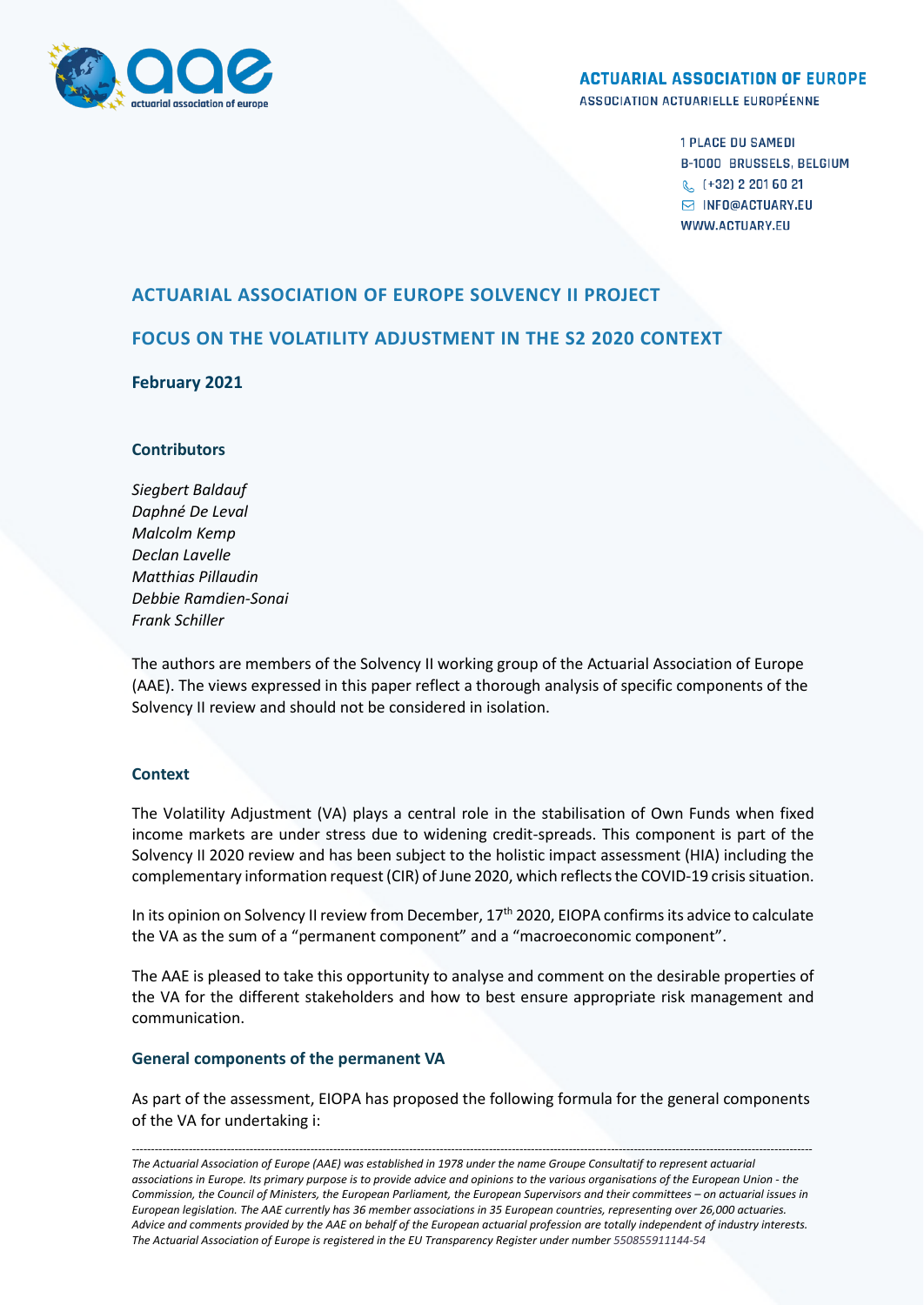$VA^{t}_{perm} = GAR \cdot AR_{4,i} \cdot AR_{5,i} \cdot Scale_c \cdot RC\_S$ 

EIOPA has proposed the following approach for each component (see Appendix for further detail):

- **General Application Ratio** (GAR) from 65% (current regulation) to 85%
- **Application Ratio 4** (AR4) fixed income and duration mismatch inferred from the ratio of basis point sensitivities between fixed income assets and best estimate liabilities
- **Application Ratio 5** (AR5) liquidity of liabilities based on qualitative criteria: 100% if policies are not lapsable 75% for policies with limited lapse and mortality 60% for other policies
- **Scaling factor** (*Scale<sub>c</sub>*) gross up factor to reflect the liquidity premium of other assets than the ones in the representative portfolio further corrected by AR4
- **Risk Corrected Spread** ( $RC$   $S_c$ ), based on representative portfolio for currency  $c^1$  $c^1$ Risk correction based on a combination of current spread and Long-Term Average Spread (LTAS) rather than LTAS only (current regulation) Subtract for expected risk (government) 30%\*(Spread < LTAS) + 20%\*(Spread > LTAS) Subtract for expected risk (corporates) 50%\*(Spread < LTAS) + 40%\*(Spread > LTAS)

## **Considered approaches for the macroeconomic VA**

We note a difference in approach between

- The CP on Solvency II review, where the macroeconomic VA would be calculated immediately at country level, based on excessive spreads and acts as a maximum when triggered; versus
- The HIA and CIR where the macroeconomic VA is the country VA with lower trigger and smoothed mechanism acting as an additive component<sup>[2](#page-1-1)</sup>.

## **Main objectives, deficiencies and possible solutions**

We can identify 5 main objectives in designing the VA:

- 1. Prevent procyclical investment behavior
- 2. Mitigate the impact of exaggerations of bond spreads on Own Funds
- 3. Reflect of the heightened risk of defaults observed during a crisis
- 4. Capture the relevant investment horizon in the risk correction
- 5. Ensure simplicity of the VA calculation

The main deficiencies include:

<span id="page-1-0"></span> $1$  E.g. EIOPA representative portfolio for the Eurozone.

<span id="page-1-1"></span><sup>&</sup>lt;sup>2</sup> See appendix for a detailed comparison between the two approaches.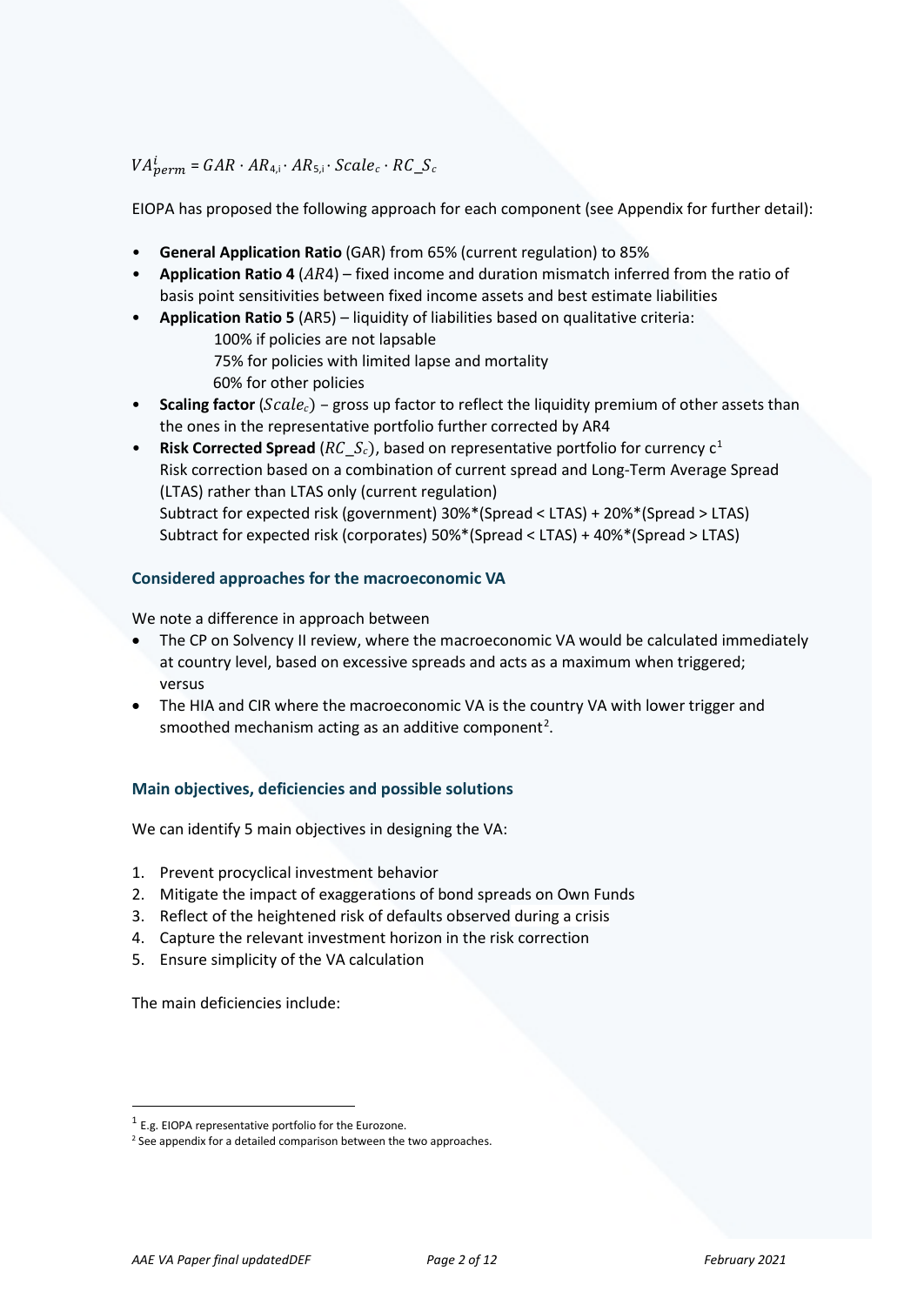| <b>Deficieny</b>       | <b>Comments</b>                                          | <b>Possible solutions</b>                     |  |
|------------------------|----------------------------------------------------------|-----------------------------------------------|--|
| Over- or undershooting | The over-shooting/under-shooting                         | A perfect match is not desirable in all       |  |
| effect of the VA       | effect occurs when the dampening                         | cases and some appropriate                    |  |
|                        | effect of the VA is significantly                        | discrepancies between assets and              |  |
|                        | higher/lower than the losses on the                      | liability movements are justified in          |  |
|                        | assets without sufficient economic                       | line with good risk management                |  |
|                        | substantiation. This is an important                     | practices. The proposed application           |  |
|                        | deficiency that has actually been                        | ratios on duration and volume, on             |  |
|                        | exacerbated during the COVID-19                          | liquidity plus the scaling factor will        |  |
|                        | crisis.                                                  | definitively improve this important           |  |
|                        | The conditions to have a perfect                         | deficiency of the VA.                         |  |
|                        | match would be the following:                            | However, there is still a residual            |  |
|                        | No basis-risk with the EU                                | significant contributor to the over-/         |  |
|                        | representative portfolio, so                             | under-shooting effect given the               |  |
|                        | undertaking specific portfolio                           | prescribed use of the EU                      |  |
|                        | (eventually incl. assets that show                       | representative portfolio. Moreover,           |  |
|                        | similar spread sensitivities such                        | the EU portfolio composition is               |  |
|                        | as Private Equity or Direct                              | updated only on a yearly basis,               |  |
|                        | Property)                                                | resulting in a time-lag while extra           |  |
|                        | No basis-risk with risk-correction                       | asset movements are naturally                 |  |
|                        | spread calibrations as it is                             | observed in times of crisis due to            |  |
|                        | currently the case for some asset                        | market volatility.                            |  |
|                        | classes (e.g. government bonds                           | The use of Own Assets Weights or              |  |
|                        | and mortgages)                                           | "Own VA <sup>3"</sup> is technically the best |  |
|                        | No Application ratio similar to the<br>$\qquad \qquad -$ | solution, only if                             |  |
|                        | matching adjustment                                      | (i) the effectiveness of the VA is            |  |
|                        | A stable risk correction factor or<br>$\qquad \qquad -$  | sufficient enough;                            |  |
|                        | limited risk correction so that the                      | (ii) this represents all the assets of an     |  |
|                        | full asset spread movement can                           | insurer in an appropriate way <sup>4</sup> .  |  |
|                        | be recognized in the VA                                  | Allowing for the Own VA in Pillar I           |  |
|                        |                                                          | calculations has sparked many                 |  |
|                        |                                                          | reactions given the potential                 |  |
|                        |                                                          | introduction of capital charges on            |  |
|                        |                                                          | government bonds, the lack of                 |  |
|                        |                                                          | comparability among insurers <sup>5</sup> and |  |
|                        |                                                          | the lack of safeguards against wrong          |  |

<span id="page-2-0"></span><sup>&</sup>lt;sup>3</sup> The "Own VA" based on undertaking specific assets weights has both conceptual similarities and differences to the existing Solvency II Matching Adjustment (MA). The MA also allows firms meeting certain requirements to determine their liabilities using discount rates that depend in part on the assets they actually hold. The requirements are significantly stricter than those envisaged for the Own VA (e.g. very predicable liability cash flows, use of replicating portfolios, risk fencing, closer supervisory oversight) and, in practice, use of the Matching Adjustment is largely limited to UK and Spain. There is no direct equivalent in the MA to the proposed VA application ratios and scaling factor, given the MA replication requirement. Some of the pillar 2 and 3 measures being proposed by EIOPA for the Own VA such as a risk management policy (ALM and liquidity risk) evidencing no VA gaming and reporting of change in Own VA portfolio over the year build on oversight practices applicable to existing MA portfolios.

<span id="page-2-1"></span> $4$  Some discussions took place w.r.t. Dutch mortgages in order to better reflect their characteristics (not a mapping to corporate bonds). The mortgage market appears however to be quite heterogeneous across Member States given the specific regulations in place and existing options.

<span id="page-2-2"></span> $5$  We note that the lack of comparability will become a fact given the introduction of AR4 and AR5.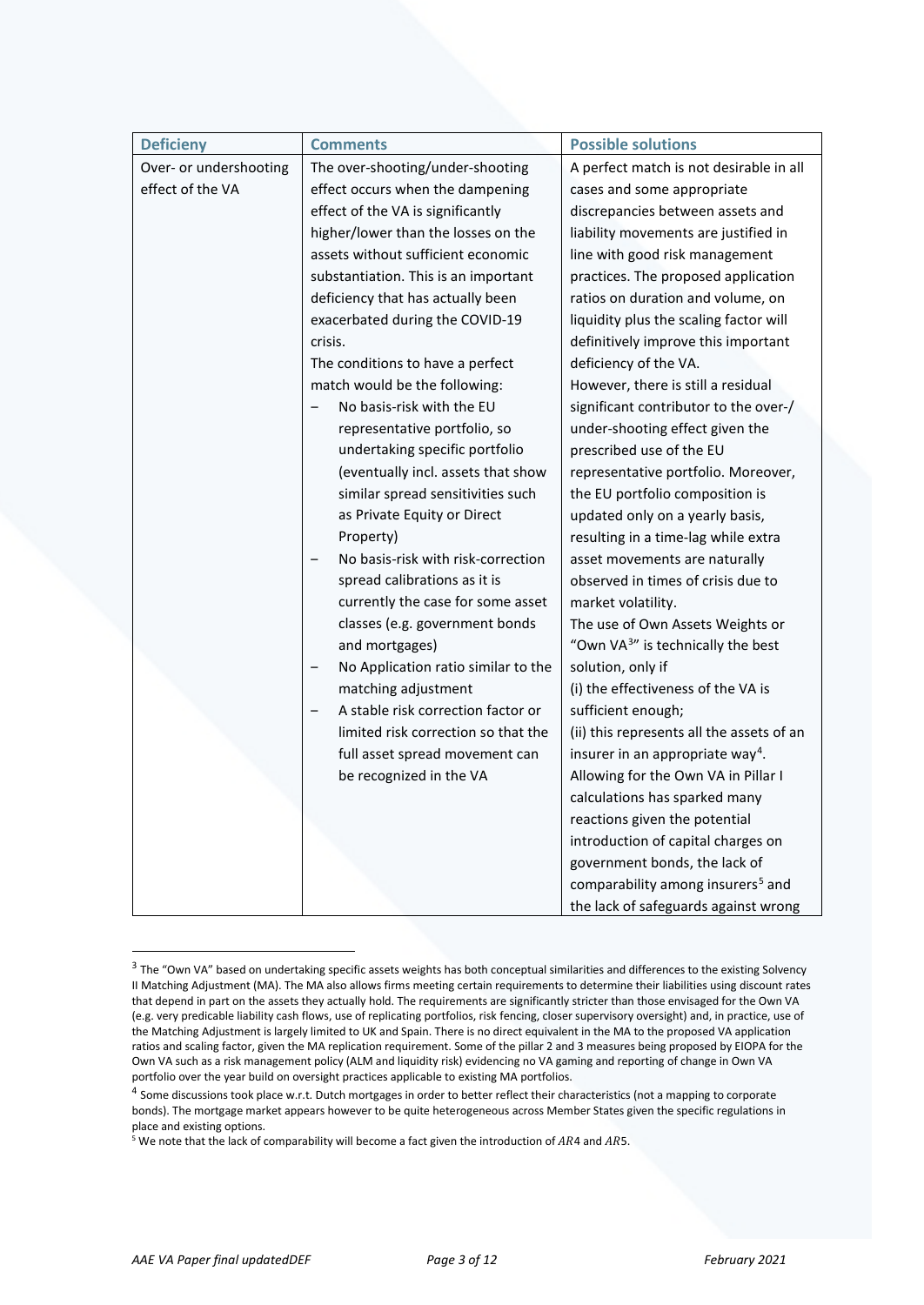| <b>Deficieny</b>            | <b>Comments</b>                            | <b>Possible solutions</b>                      |  |
|-----------------------------|--------------------------------------------|------------------------------------------------|--|
|                             |                                            | investment incentives. The risk of not         |  |
|                             |                                            | considering the own VA properly is             |  |
|                             |                                            | that undertakings start hedging this           |  |
|                             |                                            | basis risk and reproduce the EU                |  |
|                             |                                            | portfolio, leading to herd behaviour           |  |
|                             |                                            | and additional systemic risk. The              |  |
|                             |                                            | entity specific VA should at least be          |  |
|                             |                                            | part of the ORSA exercise in case of           |  |
|                             |                                            | significant deviation with the                 |  |
|                             |                                            | underlying assumptions of the                  |  |
|                             |                                            | standard formula.                              |  |
|                             |                                            | We therefore believe that an Own               |  |
|                             |                                            | VA, with appropriate safeguards,               |  |
|                             |                                            | should optionally coexist with the EU          |  |
|                             |                                            | VA by communicating the ratio with             |  |
|                             |                                            | Own VA to the supervisor next to the           |  |
|                             |                                            | ratios with the EU VA and be part of           |  |
|                             |                                            | the Risk Management System.                    |  |
|                             |                                            | In its December opinion, EIOPA limits          |  |
|                             |                                            | the permanent dynamic VA (DVA) <sup>6</sup> to |  |
|                             |                                            | internal model users only and                  |  |
|                             |                                            | introduces a reduction limit up to             |  |
|                             |                                            | min(dynamic VA EU portfolio,                   |  |
|                             |                                            | dynamic VA own portfolio) (e.g.                |  |
|                             |                                            | mainly addressing the overshooting             |  |
|                             |                                            | effect).                                       |  |
|                             |                                            | The resulting basis risk will thus be          |  |
|                             |                                            | more pronounced for standard                   |  |
|                             |                                            | formula users with a low                       |  |
|                             |                                            | representation of their own portfolio          |  |
|                             |                                            | in the EU portfolio <sup>7</sup> .             |  |
| Application of VA does      | While a higher proportion of the VA        | Determining the share of illiquid              |  |
| not take into account       | should be recognized for illiquid          | liabilities under stressed scenarios           |  |
| illiquidity characteristics | liabilities, the "illiquid characteristic" | has the advantage of being more                |  |
| of liabilities              | remains difficult to define. Two           | objective and should be part of the            |  |
|                             | approaches were considered in the CP       | liquidity risk management process.             |  |
|                             | on the S2 2020 review: analysis of         | As a response to COVID-19, we also             |  |
|                             | illiquid share based on stressed CF or     | note that supervisors have recently            |  |
|                             | bucketing according to specific            | requested more reporting on liquidity          |  |
|                             | criteria.                                  | and EIOPA has been encouraged by               |  |
|                             |                                            | the European Systemic Risk Board to            |  |
|                             |                                            | further develop a liquidity monitoring         |  |

<span id="page-3-0"></span><sup>6</sup> Where the SCR spread can be reduced following VA increase.

<span id="page-3-1"></span><sup>7</sup> We also note the considerable impact of the DVA in the last LTG report (SCR at EU level is reduced by 47PP without DVA versus 12PP without SF VA).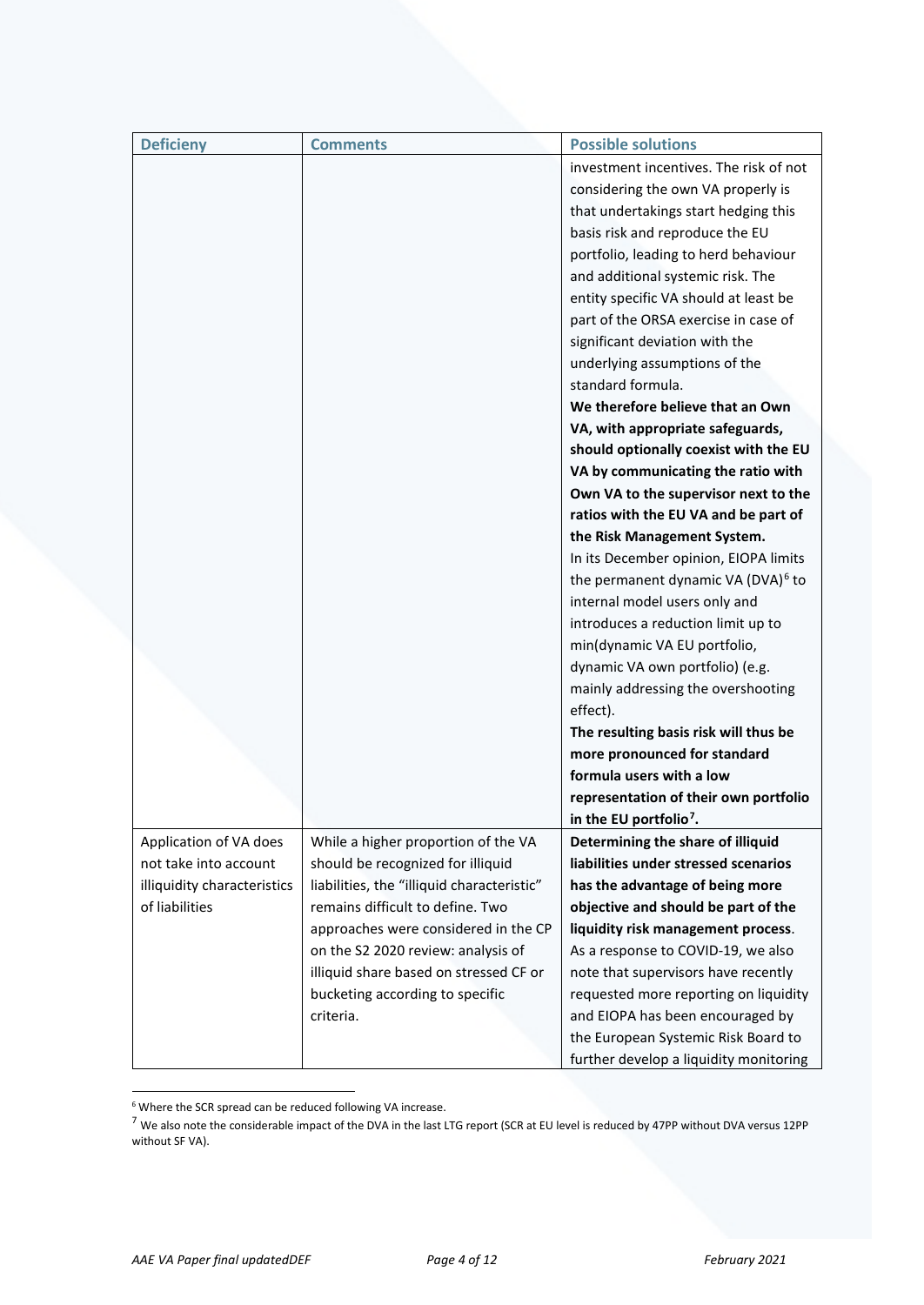| <b>Deficieny</b>      | <b>Comments</b>                        | <b>Possible solutions</b>                        |  |
|-----------------------|----------------------------------------|--------------------------------------------------|--|
|                       |                                        | framework. The purpose would be to               |  |
|                       |                                        | leverage as much as possible on this             |  |
|                       |                                        | framework and to perform this                    |  |
|                       |                                        | calculation on a yearly basis, or more           |  |
|                       |                                        | frequently only in exceptional                   |  |
|                       |                                        | circumstances.                                   |  |
| Misestimation of risk | The risk correction aims at isolating  | Defining the risk-correction as a                |  |
| correction            | the expected credit loss component of  | combination of "Point In time" and               |  |
|                       | the spread to infer the liquidity      | "Through The Cycle" approach for                 |  |
|                       | premium or the risk-corrected spread   | the excessive part helps to                      |  |
|                       | that can actually contribute to the VA | maintain the countercyclical                     |  |
|                       | given the long-term nature and         | potential of the VA while                        |  |
|                       | illiquidity of insurance liabilities.  | considering current markets.                     |  |
|                       | Three risk-correction approaches have  | However, it does require the                     |  |
|                       | been considered so far:                | estimation of a number of additional             |  |
|                       | Long-term average spread (LTAS)        | parameters, which could lead to                  |  |
|                       | based on 30 year historical data       | challenges given the scarcity of                 |  |
|                       | that is through the cycle (TTC)        | representative crisis-time liquidity             |  |
|                       | and very stable over time. This        | spread data.                                     |  |
|                       | current approach is perceived as       | Alternatively, a reduction of the 30             |  |
|                       | being too stable and not market        | year horizon to calibrate the LTAS               |  |
|                       | consistent enough as a fixed           | could be considered to be more                   |  |
|                       | amount calibrated over a long-         | aligned with average economic cycle              |  |
|                       | time horizon is deducted from          | duration. We note that the own                   |  |
|                       | the market spread at calculation       | funds buffer for compressed spreads <sup>8</sup> |  |
|                       | date                                   | (mentioned in the HIA but not                    |  |
|                       | Relative risk correction calibrated    | retained in the December opinion)                |  |
|                       | as a fixed percentage of the           | takes a 7 year horizon to determine              |  |
|                       | spread which has the merit of          | the negative spread adjustment at                |  |
|                       | being Point In Time (PIT) and          | country level.                                   |  |
|                       | more market consistent, but            |                                                  |  |
|                       | reduces significantly the              |                                                  |  |
|                       | countercyclicality of the VA           |                                                  |  |
|                       | A combination of PIT under             |                                                  |  |
|                       | relatively low spread levels where     |                                                  |  |

<span id="page-4-0"></span><sup>8</sup> EIOPA has considered measures to ensure that buffers of own funds are build up during times when risk premia on fixed income assets are excessively compressed ("symmetric VA"). This extra buffer is calculated as the difference between the CF of the fixed income portfolio discounted at the Annual Effective Rate and the same CF discounted at the Annual Effective Rate – the Negative Spread Adjustment (NSA), where NSAt =  $0.35 \cdot (CSt - Av(CSt))$  where the average of the Credit Spread is defined over 7 years for a reference portfolio at country level.

Whilst such a buffer may be desirable from a supervisory perspective for macro prudential purposes, we understand that the insurance industry is generally against this idea for reasons such as: a belief that technical provisions are already high enough once the risk margin is included; complexity and potential lack of transparency; lack of direct linkage with asset-liability management; potential lack of supervisory convergence and potential impact on dividend distribution. If such an idea were to be developed further then we would recommend EIOPA explore how to link such an idea better to firms' liabilities (and the macro prudential factors influencing these liabilities) and whether there is a less complex approach that is capable of achieving similar macro prudential goals.

EIOPA finally disregarded this approach in its December opinion because of possible interplay issues between this buffer and the VA and because of the risk of consistent application across Member States.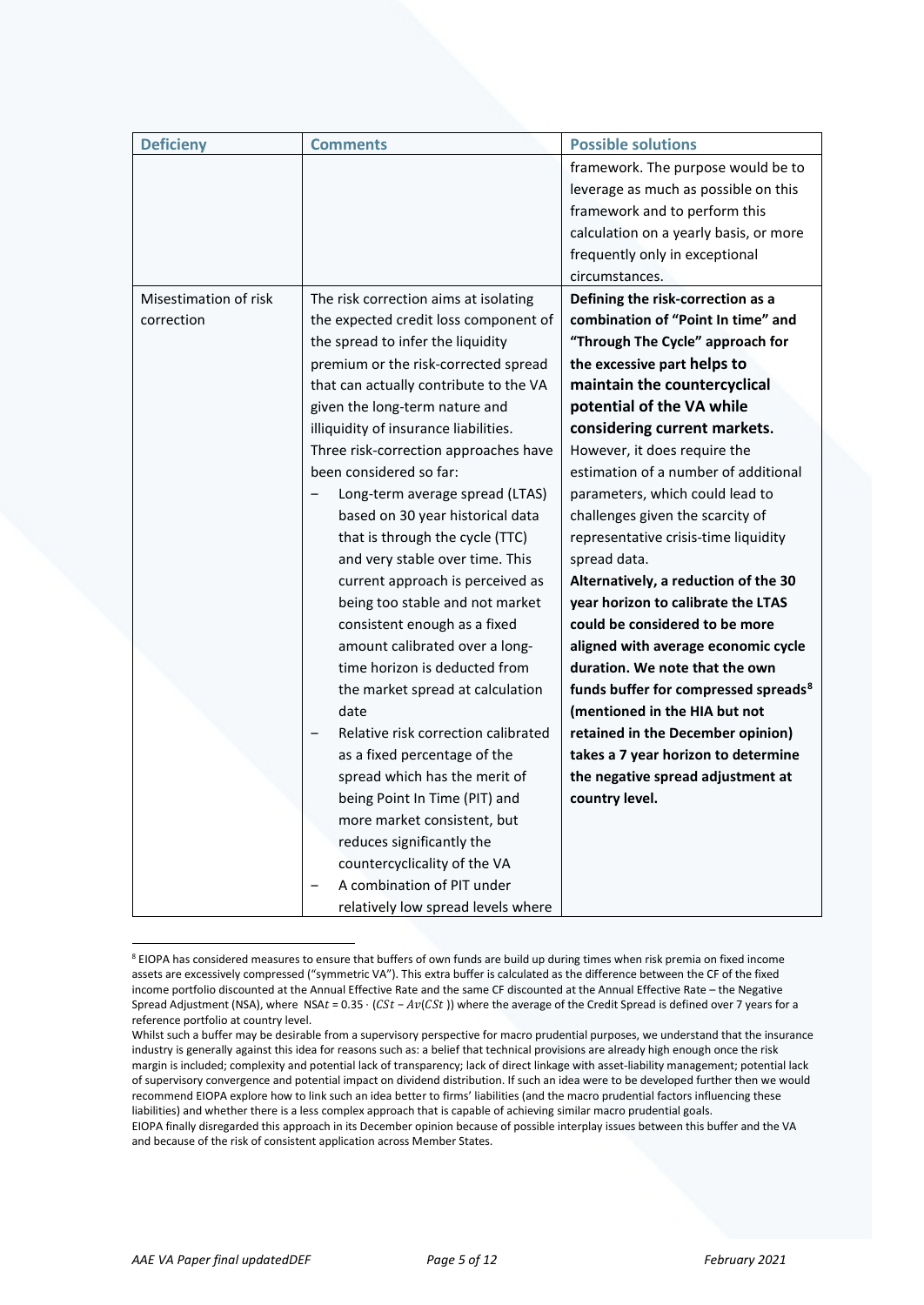| <b>Deficieny</b>        | <b>Comments</b>                                                                                                                                                                                                                                                                                                              | <b>Possible solutions</b>                                                                                                                                                                                                                                                                                                                                                                                                                                                                                                                                                                                                                                                                                                                                                                                                                                                                                                                                                                                                                                                                                                                                                                                                                                                                            |
|-------------------------|------------------------------------------------------------------------------------------------------------------------------------------------------------------------------------------------------------------------------------------------------------------------------------------------------------------------------|------------------------------------------------------------------------------------------------------------------------------------------------------------------------------------------------------------------------------------------------------------------------------------------------------------------------------------------------------------------------------------------------------------------------------------------------------------------------------------------------------------------------------------------------------------------------------------------------------------------------------------------------------------------------------------------------------------------------------------------------------------------------------------------------------------------------------------------------------------------------------------------------------------------------------------------------------------------------------------------------------------------------------------------------------------------------------------------------------------------------------------------------------------------------------------------------------------------------------------------------------------------------------------------------------|
|                         | a TTC component is added when<br>spreads exceed a specific<br>threshold. This approach is<br>currently tested in the holistic<br>impact assessment                                                                                                                                                                           |                                                                                                                                                                                                                                                                                                                                                                                                                                                                                                                                                                                                                                                                                                                                                                                                                                                                                                                                                                                                                                                                                                                                                                                                                                                                                                      |
| Cliff effect of country | When the country specific VA is                                                                                                                                                                                                                                                                                              | We welcome such a smoothing                                                                                                                                                                                                                                                                                                                                                                                                                                                                                                                                                                                                                                                                                                                                                                                                                                                                                                                                                                                                                                                                                                                                                                                                                                                                          |
| specific increase       | triggered because of increased risk<br>correction spread of one specific<br>country compared to the EU zone,<br>there is a "cliff effect" because of the<br>discontinuity in the underlying<br>calculation. This can be tempered by<br>some smoothing mechanism as<br>currently tested in the holistic impact<br>assessment. | mechanism to stabilize the SII ratio<br>over time due the changes in<br>underlying portfolio. While the<br>country VA reduces the basis risk,<br>there is still some basis risk for the<br>smaller players in one country given<br>their limited contribution to the<br>country representative portfolio.<br>In addition to the quicker activation<br>of the smoothed country-specific VA<br>in times of financial crisis under the<br>macro-economic VA, we believe that<br>an additional VA correction should<br>be considered in a stepwise<br>mechanism <sup>9</sup> under exceptional crisis<br>situations, namely where all<br>indicators (not only spread) are<br>stressed and volatile as we are still<br>experiencing with COVID-19. The<br>calculation based on whole country<br>spread (see appendix) has the merit<br>of recognizing that excess spread in<br>those circumstances is not only due to<br>increased default risk but also to a<br>shock on the economy as a whole.<br>Working at country level is<br>appropriate when looking at the<br>recent Covid-19 crisis as every EU<br>member was facing a specific<br>situation in terms of propagation rate,<br>testing and hospital capacity resulting<br>in country specific measures with<br>different impacts on the economy. |
|                         |                                                                                                                                                                                                                                                                                                                              | The additional stepwise macro-<br>economic VA on top of the activated                                                                                                                                                                                                                                                                                                                                                                                                                                                                                                                                                                                                                                                                                                                                                                                                                                                                                                                                                                                                                                                                                                                                                                                                                                |
|                         |                                                                                                                                                                                                                                                                                                                              | country VA could be considered for                                                                                                                                                                                                                                                                                                                                                                                                                                                                                                                                                                                                                                                                                                                                                                                                                                                                                                                                                                                                                                                                                                                                                                                                                                                                   |
|                         |                                                                                                                                                                                                                                                                                                                              | both the EU VA and Own VA after                                                                                                                                                                                                                                                                                                                                                                                                                                                                                                                                                                                                                                                                                                                                                                                                                                                                                                                                                                                                                                                                                                                                                                                                                                                                      |

<span id="page-5-0"></span> $9$  Without having a clear view at this stage, a similar yearly variation as applicable under the UFR (e.g. max 15bp annual variation) could be introduced to stabilize VA evolution.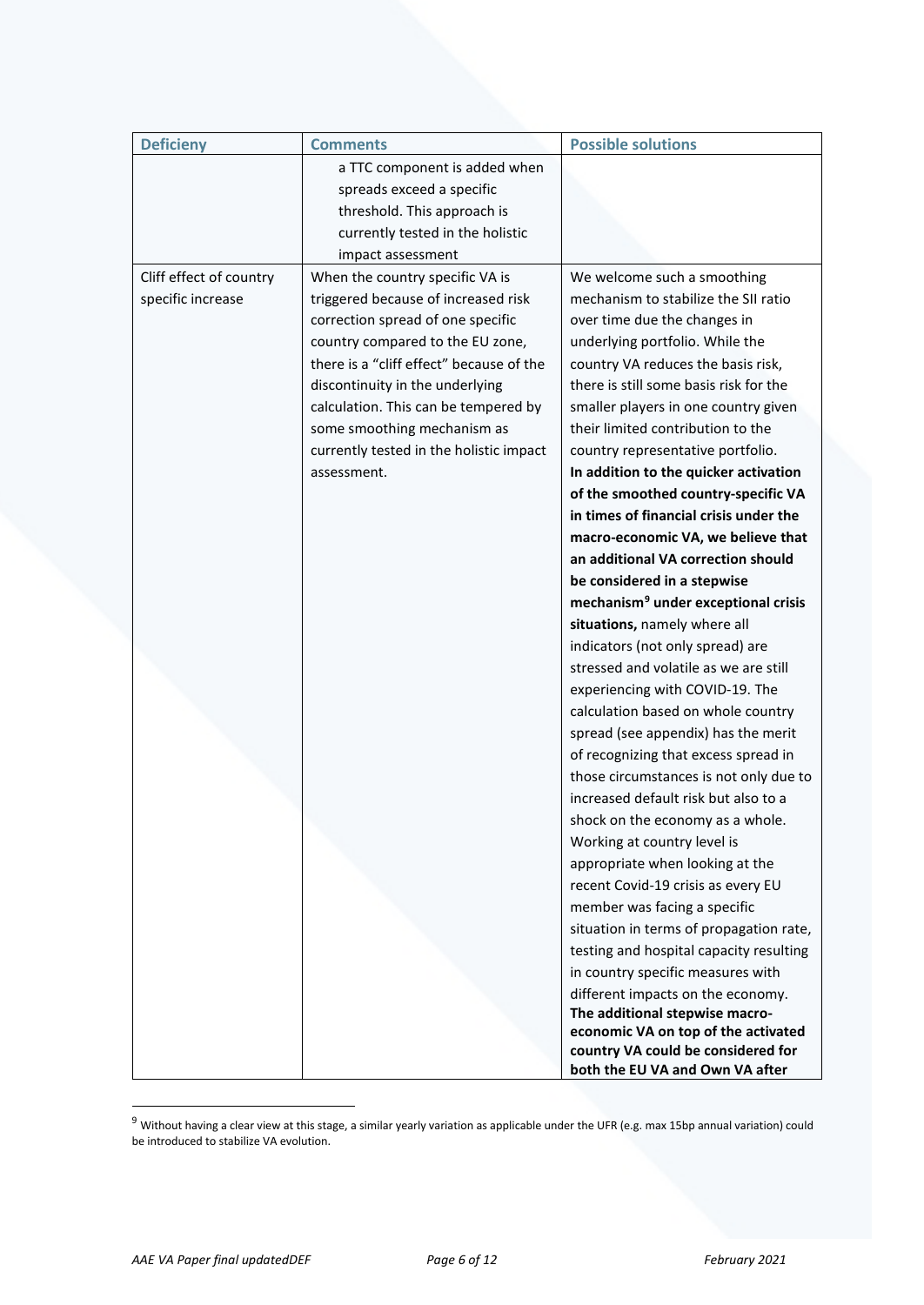| <b>Deficieny</b>                        | <b>Comments</b>                                                                                                                                                                                                                                                                                                                                                                                                                                                                | <b>Possible solutions</b>                                                                                                                                                                                                                                                                                                                                                                                                                                                                                                                                                                                                  |
|-----------------------------------------|--------------------------------------------------------------------------------------------------------------------------------------------------------------------------------------------------------------------------------------------------------------------------------------------------------------------------------------------------------------------------------------------------------------------------------------------------------------------------------|----------------------------------------------------------------------------------------------------------------------------------------------------------------------------------------------------------------------------------------------------------------------------------------------------------------------------------------------------------------------------------------------------------------------------------------------------------------------------------------------------------------------------------------------------------------------------------------------------------------------------|
|                                         |                                                                                                                                                                                                                                                                                                                                                                                                                                                                                | <b>EIOPA and local supervisor approvals</b><br>with appropriate Solvency, Financial<br>and Liquidity safeguards. This should<br>be calibrated consistently with the<br>country VA.                                                                                                                                                                                                                                                                                                                                                                                                                                         |
| Underlying assumptions<br>of VA unclear | It is not always clear whether the VA<br>represents a "compensation for<br>exaggerations in bond spread" or "an<br>additional illiquidity premium on<br>assets that replicate the liabilities".<br>Next to the definition of the essence<br>of the VA, the interaction between<br>the different application ratios<br>(general, ALM mismatch, illiquidity,<br>scaling factor) do not ensure there is<br>no GAP or overlap or ensure global<br>consistency of the VA framework. | It is essential from a risk management<br>perspective to have a thorough<br>understanding of the VA calibration<br>before communicating properly to the<br>stakeholders and contributing to<br>financial stability. While some margin<br>can be built into the VA framework,<br>we encourage EIOPA to provide all<br>relevant information to allow<br>undertakings to contribute to the<br>financial stability while protecting<br>policyholders.<br>It is also key to ensure consistency<br>and absence of double-counting with<br>all spread components of the<br>framework (VA, SCR spread and<br>eventual dynamic VA). |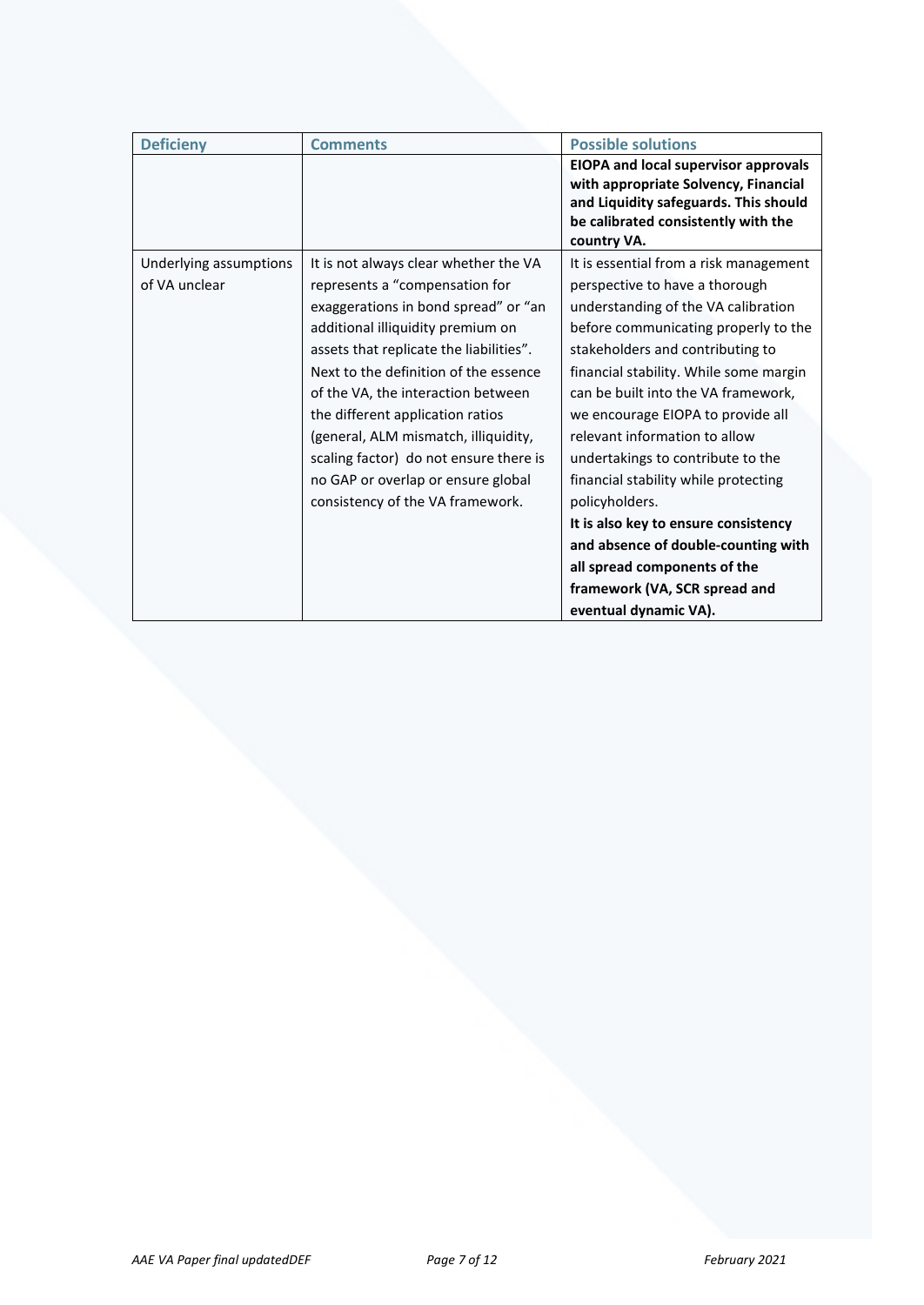#### **Key takeaways**

We believe that the "Own VA" based on undertaking specific portfolio can coexist with the "EU VA" by communicating the resulting ratio to the supervisor on request and should be part of the risk management system together with the ORSA exercise.

We support the definition of the risk correction as a combination of "Point-in-Time" approach supplemented by a "through-the-Cycle" approach in times of excessive spreads as it allows for both market-consistency and countercyclicality. An alternative to reduce the stability of the risk correction would be to calibrate the long term average spread on a shorter horizon than 30 years under the "through-the-cycle" approach.

In the case of the EU VA, the quicker activation of the smoothed country VA following heightened spreads in one specific country has the merit of stabilizing the SII ratio over time due to the temporary change in underlying representative portfolio (country versus EU). We welcome the qualification of country VA as macroeconomic VA in the complementary information request.

In exceptional circumstances, as experienced during COVID-19 crisis, the permanent VA plus activated country VA should be completed by a stepwise additional macro-economic VA recognizing the extraordinary shock on the economy at country level. This additional macroeconomic VA should only exist at EIOPA initiative and after local supervisor approvals based on Solvency, Financial and Liquidity safeguards.

Finally, we recommend EIOPA should give as much information as possible on the underlying assumptions of the VA to allow undertakings to contribute to financial stability while managing their solvency and financial positions.

#### **References**

- 1. EIOPA (2019), "Consultation Paper on the Opinion on the 2020 review of Solvency II", *2.4 Volatility Adjustment,* [https://www.eiopa.europa.eu/content/consultation-paper-opinion-2020-review-solvency-ii\\_en](https://www.eiopa.europa.eu/content/consultation-paper-opinion-2020-review-solvency-ii_en)
- 2. EIOPA (2020), "Technical Specification of the information request on the 2020 review of Solvency II Holistic Impact assessment", 5.1.2. Volatility Adjustment[, https://www.eiopa.europa.eu/solvency-ii-review](https://www.eiopa.europa.eu/solvency-ii-review-information-request-national-supervisory-authorities_en)[information-request-national-supervisory-authorities\\_en](https://www.eiopa.europa.eu/solvency-ii-review-information-request-national-supervisory-authorities_en)
- 3. EIOPA (2020), "Technical specification of the complementary information request on the 2020 review of Solvency II", [https://www.eiopa.europa.eu/browse/solvency-ii/2020-solvency-ii-review/complementary-information](https://www.eiopa.europa.eu/browse/solvency-ii/2020-solvency-ii-review/complementary-information-request-holistic-impact_en)[request-holistic-impact\\_en](https://www.eiopa.europa.eu/browse/solvency-ii/2020-solvency-ii-review/complementary-information-request-holistic-impact_en)
- 4. EIOPA (2020), "Opinion on the 2020 review of Solvency II", *2.3 Volatility Adjustment, [https://www.eiopa.europa.eu/content/opinion-2020-review-of-solvency-ii\\_en](https://www.eiopa.europa.eu/content/opinion-2020-review-of-solvency-ii_en)*
- *5.* EIOPA (2020), "Report on Long-Term Guarantees Measures and Measures on Equity Risk 2020", *Treatment of the VA in internal models,* https://www.eiopa.europa.eu/sites/default/files/publications/reports/eiopa-bos-20-706-long-term-guarantees-ltg-report-2020.pdf
- 6. de Leval D., Garston G. & R. Meli (2018), "Volatility Adjustment under the loop", https://www2.deloitte.com/content/dam/Deloitte/ch/Documents/financial-services/ch-fs-volatilityadjustment-under-the-loop-final.pdf
- 7. de Leval D., Garston G. & R. Meli (2020), "Reviewing the fundaments of the volatility adjustment- The riskcorrection under the loop", [https://www.linkedin.com/pulse/reviewing-fundaments-volatility-adjustment](https://www.linkedin.com/pulse/reviewing-fundaments-volatility-adjustment-daphn%25C3%25A9-de-leval/?trackingId=gAfTLhGaemi00%2FMuVB7Jvw%3D%3D)[daphn%25C3%25A9-de-leval/?trackingId=gAfTLhGaemi00%2FMuVB7Jvw%3D%3D](https://www.linkedin.com/pulse/reviewing-fundaments-volatility-adjustment-daphn%25C3%25A9-de-leval/?trackingId=gAfTLhGaemi00%2FMuVB7Jvw%3D%3D)
- 8. Loon, V., Frank, P. (2017). *"Empirical studies in corporate credit modelling : liquidity premia"*, factor portfolios & model uncertainty.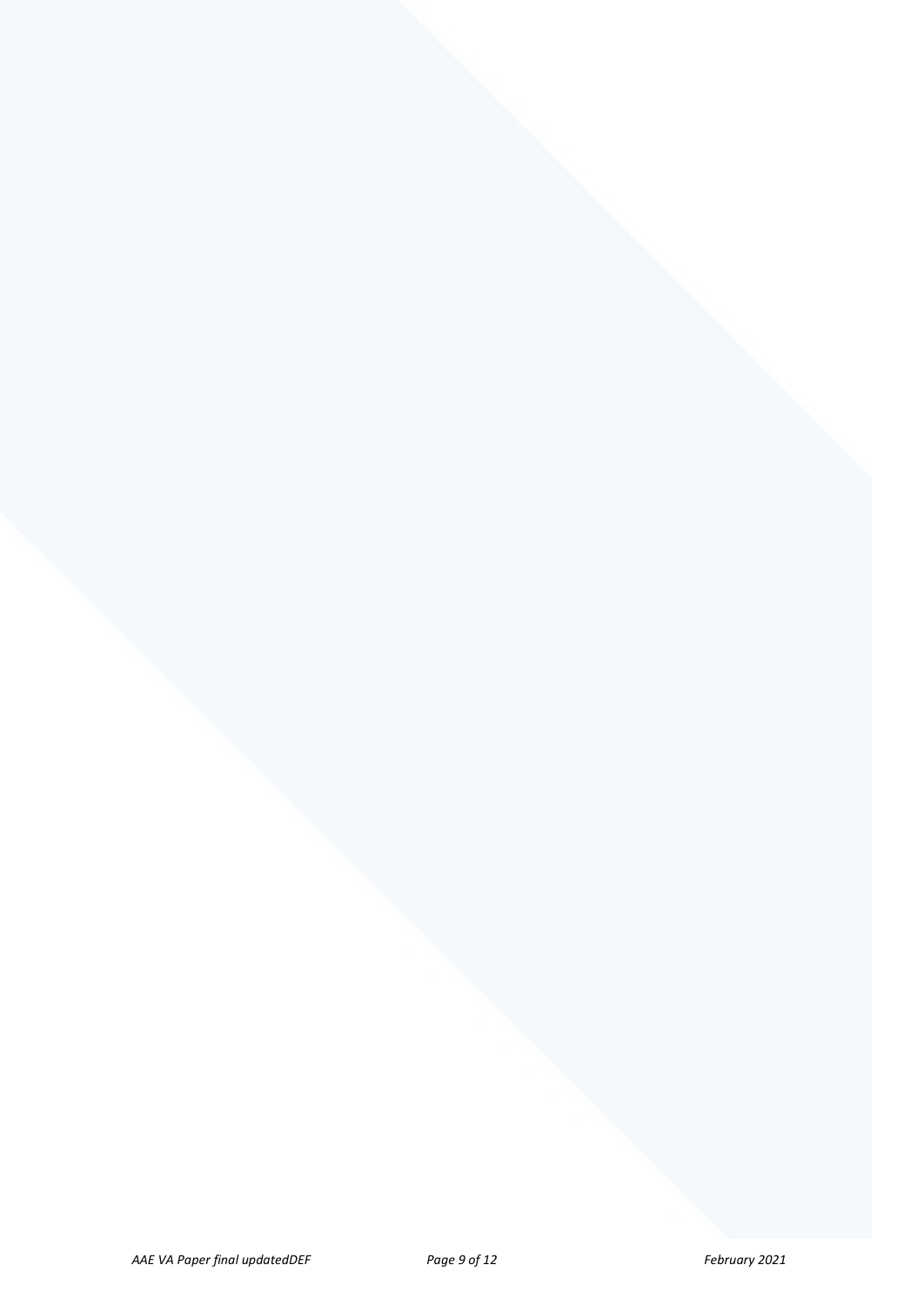# **APPENDIX**

## **Evolution of the permanent VA**

Below table gives an overview of the different components of the permanent VA as considered under the Holistic Impact Assessment versus current regulation:

| <b>Component</b>                                    | <b>Definition</b>                                                                                                                                                                                                       | <b>New formula:</b><br>$VA = GAR \cdot AR4 \cdot AR5 \cdot Scale_c \cdot$<br>$RC S_c$                                                                                                                                                                                 | <b>Curent formula:</b><br>$VA = GAR \cdot RC \cdot S_c$ |
|-----------------------------------------------------|-------------------------------------------------------------------------------------------------------------------------------------------------------------------------------------------------------------------------|-----------------------------------------------------------------------------------------------------------------------------------------------------------------------------------------------------------------------------------------------------------------------|---------------------------------------------------------|
| General<br><b>Application</b><br><b>Ratio (GAR)</b> | While the exact calibration<br>remains unclear, the<br>purpose of the GAR is to<br>account for the remaining<br>mismatch between assets<br>and liabilities in case<br>liabilities are not fully<br>replicated by assets | 85%                                                                                                                                                                                                                                                                   | 65%                                                     |
| <b>Application</b><br>Ratio 4<br>(AR4)              | Fixed income and duration<br>mismatch inferred from<br>the ratio of basis point<br>sensitivities between fixed<br>income assets and best<br>estimate liabilities                                                        | Undertaking specific:<br>$AR_4$ = min{( $PVBP(MV_{i,c}F)$<br>$(PVBP(BELi,c));1$ <sup>10</sup>                                                                                                                                                                         | N.A.                                                    |
| <b>Application</b><br>Ratio 5<br>(AR5)              | Ratio depending on the<br>liquidity of liabilities based<br>on qualitative criteria                                                                                                                                     | Undertaking specific:<br>AR5=max (min<br>BEI·AR5,I+BEII·AR5,II+BEIII·AR5,III<br>;100%);60%)<br>BEI+BEII+BEIII<br>•100% if policies are not lapsable<br>(AR5,I)<br>.75% for policies with limited<br>lapse and mortality (AR5,II)<br>.60% for other policies (AR5,III) | N.A.                                                    |
| <b>Scaling</b><br>factor<br>(Scale <sub>c</sub> )   | Gross up factor to reflect<br>the liquidity premium of<br>other assets than the ones<br>in the representative                                                                                                           | Currency specific:<br>$Scale_c = 1/(W_{gov,c} + W_{corp,c})$<br>$\bullet W_{aov.c}$ : weight of government<br>bond portfolio in the                                                                                                                                   | N.A.                                                    |

<span id="page-9-0"></span><sup>&</sup>lt;sup>10</sup>  $MV_{i,c}$ <sup>FI</sup> = the market value of undertaking's *i* investment in fixed income investments in currency *c* (fixed income investments identified on basis of their CIC)

 $PVBP(MVi, cFI) = \frac{MVi, cFI(CS)-MVi, cFI(CS+GAR\cdot Scalec\cdot RC\_Sc)}{GAR\cdot Scalec\cdot RC\cdot Sc}$  as proxy for assets duration inferred from the price value of a basis point of the PVBP(MVi,cFI) =  $\frac{M_{\text{V,CP}}}{G\text{AR-Scale-RC\_SC}}$  as proxy for assets duration inferred from the price value of a basis point of the fixed income investments of undertaking *i* in currency *c*.

 $PVBP(BELi, c) = \frac{(BELi_A(RFRC) - BELi_A(RFRC+GAR \cdot Scale \cdot RC\_Sc)}{GAR \cdot Scale \cdot RC\_Sc}$  as proxy for liabilities duration inferred from the price value of a basis point of the best estimate of the liabilities of undertaking *i* in currency *c*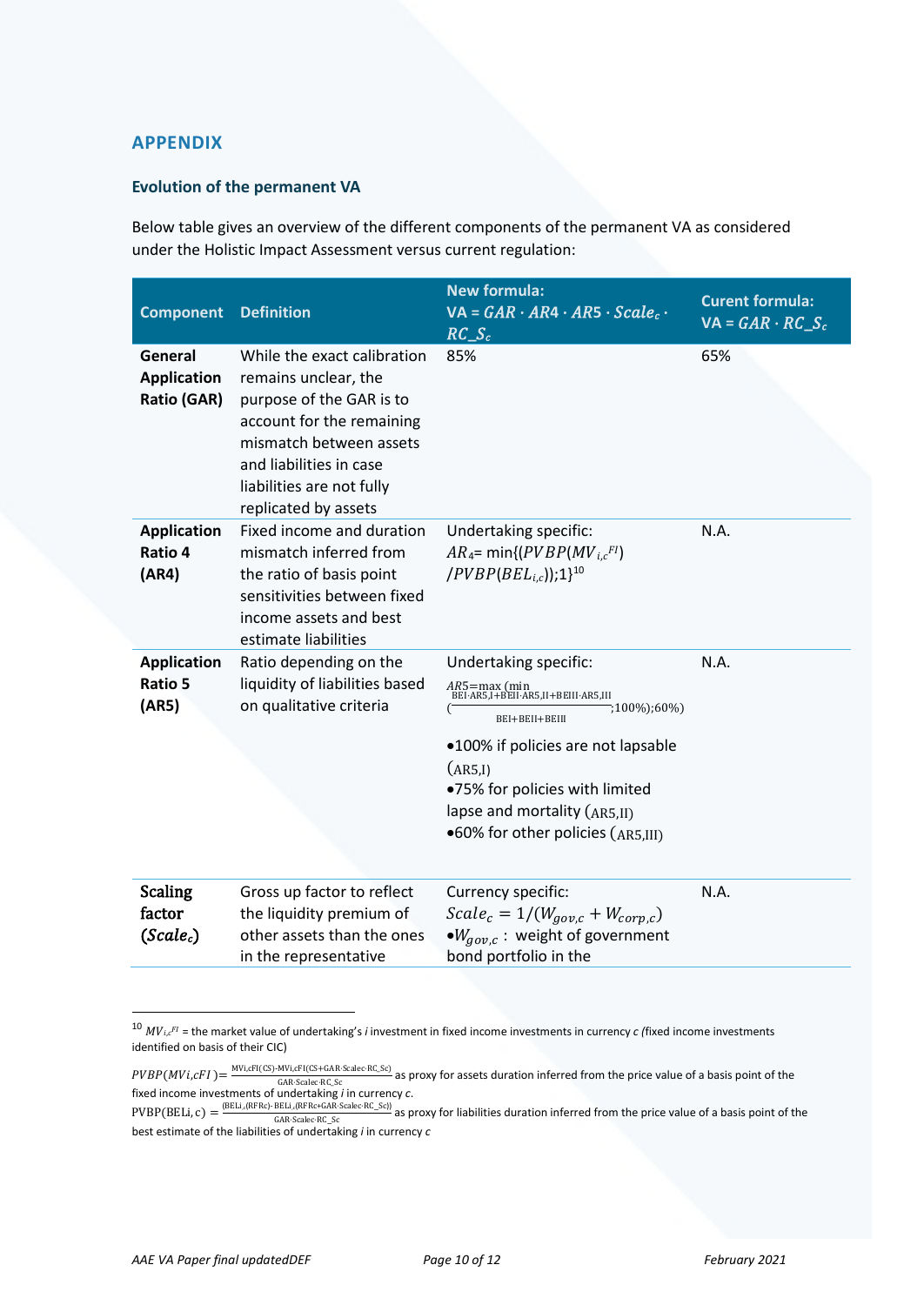| <b>Component</b>                                 | <b>Definition</b>                                                                                                                                                                                                                                                                                                                                     | <b>New formula:</b><br>$VA = GAR \cdot AR4 \cdot AR5 \cdot Scale_c \cdot$<br>$RC\_S_c$                                                                                                 | <b>Curent formula:</b><br>$VA = GAR \cdot RC_S_c$                                                                                                                                             |
|--------------------------------------------------|-------------------------------------------------------------------------------------------------------------------------------------------------------------------------------------------------------------------------------------------------------------------------------------------------------------------------------------------------------|----------------------------------------------------------------------------------------------------------------------------------------------------------------------------------------|-----------------------------------------------------------------------------------------------------------------------------------------------------------------------------------------------|
|                                                  | portfolio for currency c <sup>11</sup><br>further corrected by AR4 <sup>12</sup>                                                                                                                                                                                                                                                                      | representative portfolio for<br>currency c;<br>• $W_{\text{corr},c}$ : weight of corporate<br>bond portfolio in the<br>representative portfolio for<br>currency c                      |                                                                                                                                                                                               |
| <b>Risk</b><br>correction<br>spread<br>$(RC_Sc)$ | Result after subtracting<br>from the full spread the<br>part that is not related to<br>expected credit risk (Risk<br>Correction -RC) and that<br>contributes to the VA.<br>Risk correction can based<br>either based on a<br>combination of current<br>spread and Long-Term<br>Average Spread (LTAS)<br>rather than LTAS only<br>(current regulation) | $\bullet$ RC_Gov= 30%*(Spread <<br>LTAS_G) + $20\%$ <sup>*</sup> (Spread ><br>$LTAS_G$<br>• RC_Corp = $50\%$ <sup>*</sup> (Spread <<br>LTAS_C) + $40\%$ <sup>*</sup> (Spread > LTAS_C) | $\bullet$ RC_Gov=<br>30%*LTAS_G<br>$\bullet$ RC_Corp =<br>max(35%*LTAS_C,<br>PD+CoD)<br>Where PD & CoD<br>represent the<br>Probability of<br>Default and Cost of<br>Downgrading <sup>13</sup> |

**Evolution of the macroeconomic VA**

## **Approach used in the HIA and CIR[14](#page-10-3)**

The total VA applicable for an undertaking i located in country j is:

 $VA^{i}_{perm} + VA^{i}_{macro,j}$ 

The macro-economic VA is an additive component to the permanent VA, which depends on the level of the risk corrected (RC) spread in each country j, relatively to the currency RC spread:

$$
VA_{macro,j}^i = GAR * AR_4 * AR_5 * \omega_j * max(RC_Sc, j * Scalec, j - 1.3 * RC_Sc * Scalec; 0)
$$

where

• Scalec,j denotes the scaling-factor for country j using currency c;

•  $RC\_Sc$ , denotes the risk-corrected spread of the reference portfolio for country j using currency c;

<span id="page-10-0"></span><sup>11</sup> E.g. EIOPA representative portfolio for the Eurozone.

<span id="page-10-2"></span><span id="page-10-1"></span><sup>&</sup>lt;sup>12</sup> This factor was introduced during the complementary information request of June 2020.

<sup>&</sup>lt;sup>13</sup> In most cases, the first term based on 30 year Long-Term Average Spreads would be higher and be retained for the risk-correction factor.

<span id="page-10-3"></span><sup>14</sup> See para 61 of the Technical specification of the complementary information request.